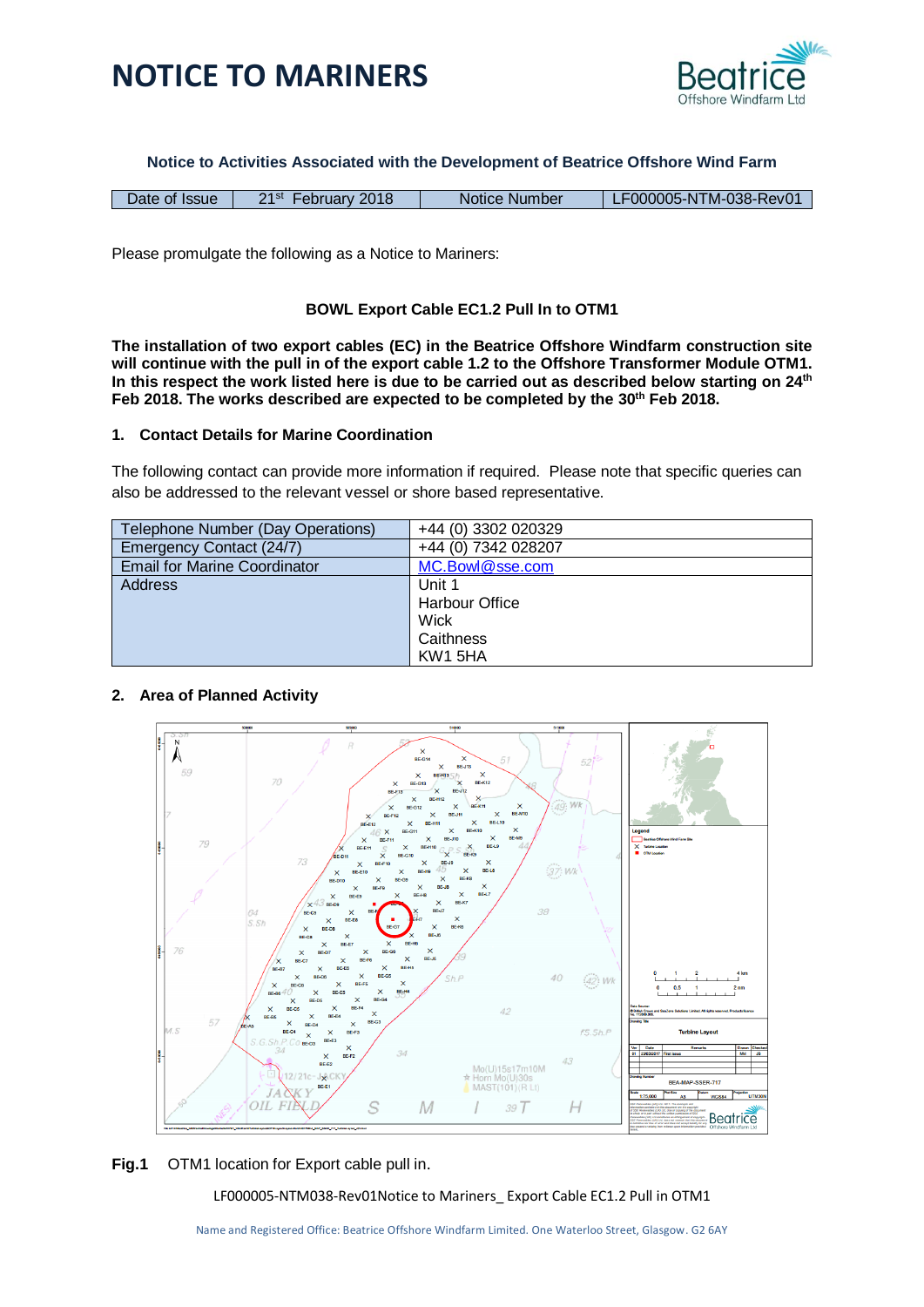

| location of OTM 1 | Latitude WGS84 | <b>Longitude WGS84</b> |
|-------------------|----------------|------------------------|
| KP 68             | 58° 15.004' N  | 002° 52.834' W         |



**Fig 2** OTM 1 showing lower cable deck and J-tubes

## **3. Activity Description**

On behalf of BOWL, Nexans Norway AS using the cable laying vessel Skagerrak will retrieve the cable end of the export cable from the seabed and then transfer this, via messenger wire to the cable pull in team on the OTM, where it will be installed into the OTM. The work will commence as follows:

- Retrieve export cable end from wet store by ROV
- Engage the cable end into the J-tube of the OTM via messenger wire
- Pull the cable end through the J-tube using a tugger winch on the cable deck of the OTM
- Engage the Export Cable into the pull in quadrant on the cable deck and complete the pull in

## **4. Vessels Associated with the Activity**

The vessels involved with the described operation are the Nexans Skagerrak and the Island Crown.

| <b>Skagerrak</b>                              |                                             |
|-----------------------------------------------|---------------------------------------------|
| <b>General Description and</b><br>Dimensions: | Cable Layer & Trenching L:99.75m / B:35.41m |

LF000005-NTM038-Rev01Notice to Mariners\_ Export Cable EC1.2 Pull in OTM1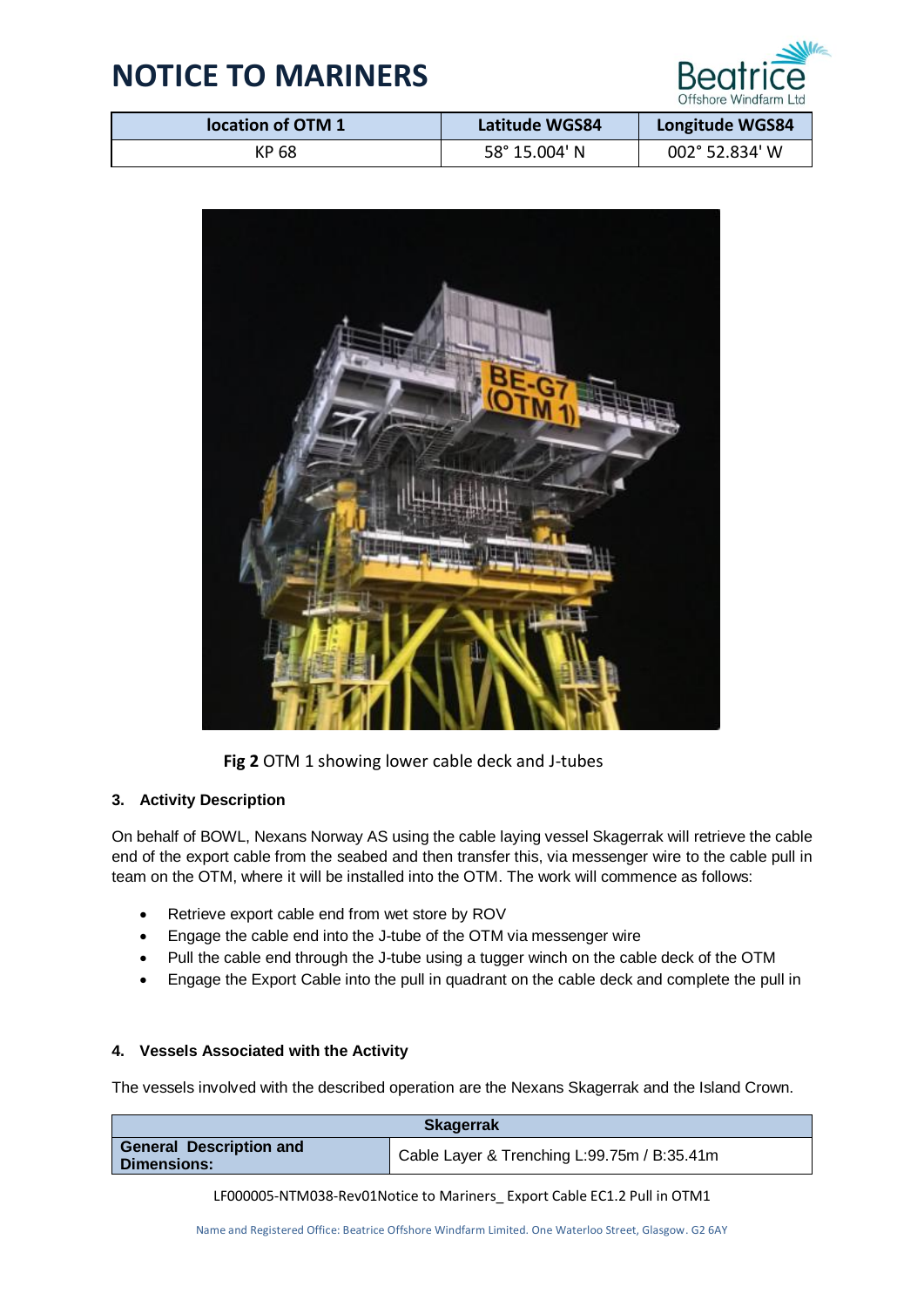

| <b>Call Sign:</b>              | <b>LCEK</b>                                                                                                       |
|--------------------------------|-------------------------------------------------------------------------------------------------------------------|
| <b>MMSI:</b>                   | 257253000                                                                                                         |
| <b>Onshore Representative:</b> | Øyvind Haug<br><b>BEATRICE Installation Engineering Manager</b><br>Mob: +47 916 27 674<br>Office: +47 22 88 65 09 |
|                                |                                                                                                                   |

| <b>Island Crown</b>                        |                                                                                                                   |  |
|--------------------------------------------|-------------------------------------------------------------------------------------------------------------------|--|
| <b>General Description and Dimensions:</b> | Accommodation and 'Walk to Work' vessel<br>L:96.8m / B:20m                                                        |  |
| <b>Call Sign:</b>                          | LACO <sub>8</sub>                                                                                                 |  |
| <b>MMSI:</b>                               | 257245000                                                                                                         |  |
| <b>Onshore Representative:</b>             | Øyvind Haug<br><b>BEATRICE Installation Engineering Manager</b><br>Mob: +47 916 27 674<br>Office: +47 22 88 65 09 |  |



LF000005-NTM038-Rev01Notice to Mariners\_ Export Cable EC1.2 Pull in OTM1

Name and Registered Office: Beatrice Offshore Windfarm Limited. One Waterloo Street, Glasgow. G2 6AY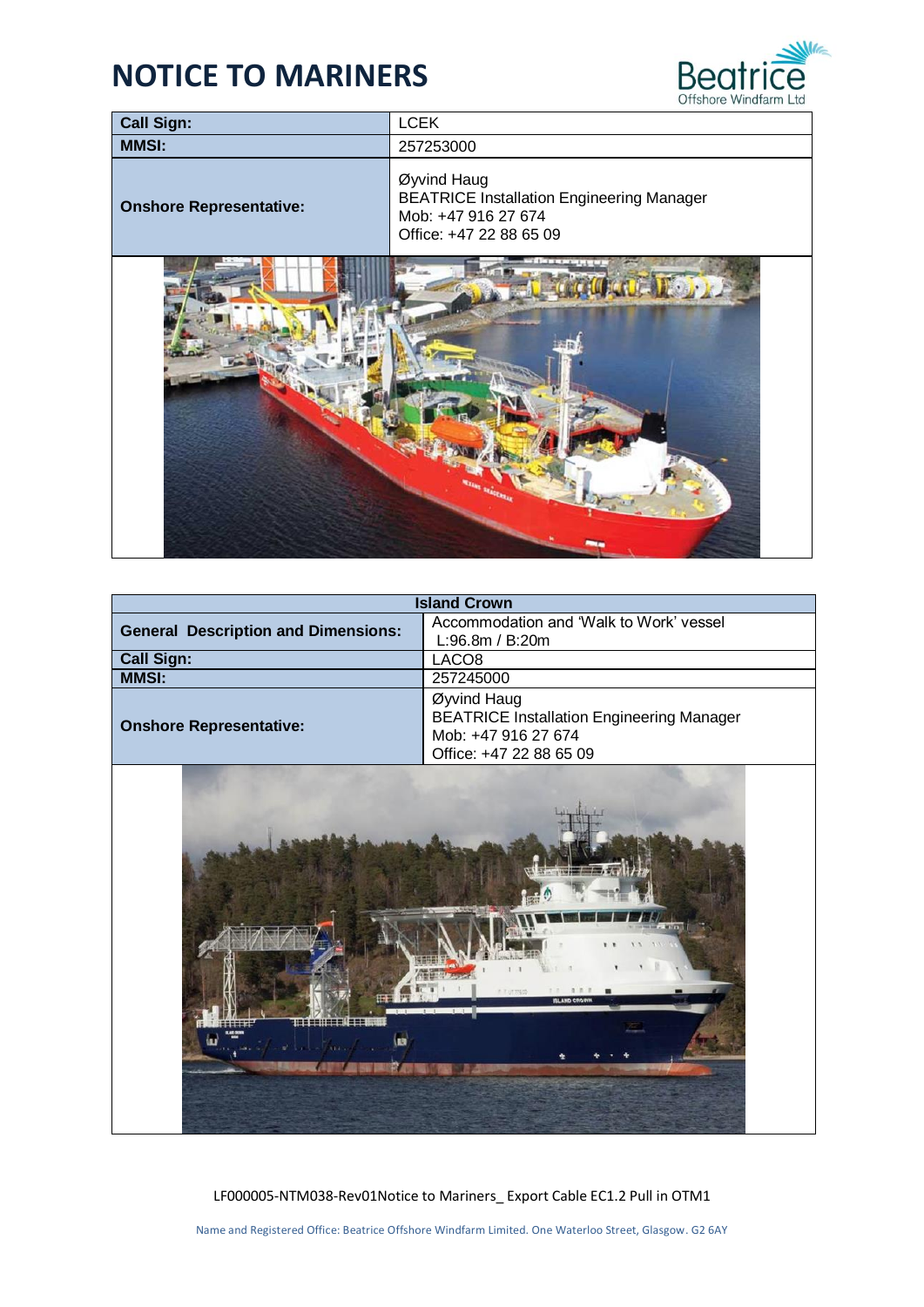

## **5. Crew transfers**

Transfer of Cable pull in and termination teams will be via the Uptime dynamic gangway, from the Island Crown to the OTM.

### **6. Adverse Weather Conditions**

Should adverse weather occur during the pull in, the Skagerrak and the Island Crown will cease operation and hold position until suitable working weather returns.

## **7. General Safety Advice**

All vessels engaged in the construction activity will exhibit appropriate lights and shapes prescribed by the International Regulations for Preventing Collisions at Sea; relative to their operations. All vessels engaged in the activity will also transmit an Automatic Identification System (AIS) message.

Use of Safety Zones within the Beatrice Offshore Windfarm Construction Area:

The Secretary of State for Business, Energy and Industrial Strategy (BEIS) has approved the use of safety zones under the Energy Act 2004 for the installation of wind turbines and offshore transformer module foundations/substructures within the Beatrice Offshore Windfarm. The approval was granted on the 17th March 2017.

The Secretary of State has declared Safety Zones under the following terms: During Construction

• 500 metres radius around each wind turbine, offshore transformer module and/or their substructures and foundations comprising the Beatrice Offshore Wind Farm whilst work is being performed as indicated by the presence of construction vessels.

• It is noted that the 500 metre safety zones will roll with the installation activity with no more than two construction vessels working at any one time. Vessels are advised that anchors associated with the construction vessels may extend outside of the 500 metre safety zone.

• A 50 metres radius around each wind turbine, offshore transformer module and / or their substructure and foundations installed but waiting to be commissioned as part of the Beatrice Offshore Wind Farm.

• Positions of foundations installed will be promulgated within the Weekly Notice of Operations. Only vessels associated with the Beatrice Offshore Wind Farm construction may enter statutory Safety Zones with prior permission.

The duty Guard Vessels and Marine Coordination centre will be responsible for monitoring and policing the Safety Zones; and can be contacted directly for advice.

Further information on the application of Safety Zones can be obtained from the Marine Coordinator. Users are advised to keep clear of construction activities, including Safety Zones, within the Beatrice Offshore Windfarm construction area in line with Marine Guidance Note 372.

**ALL VESSELS ARE REQUESTED** to give all construction and support vessels a wide berth.

**MARINERS ARE REMINDED** to navigate with caution and keep continued watch on VHF Ch. 70 / 16 when navigating the area.

### **8. Dedicated Guard Vessels**

There are no dedicated guard vessels for the cable pull in.

LF000005-NTM038-Rev01Notice to Mariners\_ Export Cable EC1.2 Pull in OTM1